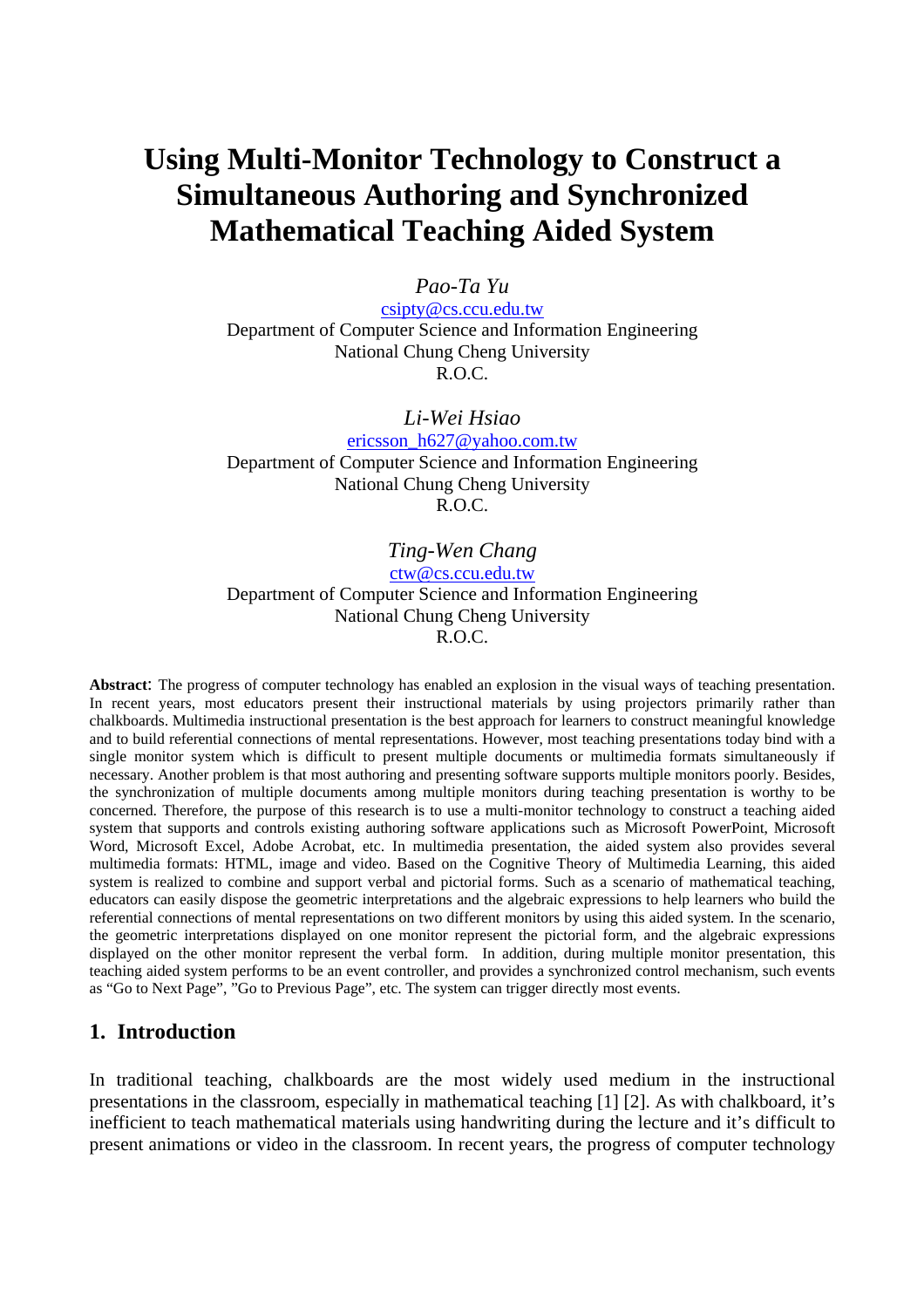is encouraging the trend of teaching presentation via using projectors and laptops. Due to the limited capacity of human mind, the educators are not easy to remember all the presenting materials. Hence, instructional materials are almost prepared in advance by using authoring tools, such as Microsoft PowerPoint, Microsoft Word, Microsoft Excel, Adobe Acrobat, etc. Therefore, the performance of the teaching presentation can be greatly improved and controlled.

Computers are frequently used to display and edit large documents. As a result, information complexity creates this situation. Many documents being opened will generate many overlapping windows and large Windows taskbar buttons. While minimizing or restoring these windows which may be distracting some users, users may choose wrong windows. It is difficulty to present multiple documents or multimedia formats simultaneously with only a single display monitor.

An appropriate approach to solve the co-presentation problem is to use multiple channel distributed over multiple monitors or projectors. A teaching environment of using multiple monitors can effectively promote the teaching qualities and also improves knowledge construction of building mental representation for learners. An effective authoring and presenting support tool is an important component of the teaching aided system. It is built by using multi-monitor technology for the scenarios of mathematical teaching.

Our system is dedicated to c-Learning (classroom learning), that is, we design a system to let teachers can efficiently handle their classrooms. Our research reveals a significant technology to implement the theory of multimedia learning such that the future classroom can be possibly fulfilled. Especially, the spatial and temporal principles of multimedia learning are applied into our system and then the referential connection between figures and text (equations) can be achieved in front of our students, that is, teachers can easily present their mathematical teaching with this new science education technology. Also, teachers can interactively lead students to discuss and compare the figure and equation of skew lines.

# **2. Cognitive Theory of Multimedia Learning**

Multimedia learning provides multiple modalities of information for learners, including speech, printed text, static graphics, animation and video. Richard E. Mayer defined multimedia as the presentation of material using both words and pictures [3]. The Cognitive Theory of Multimedia Learning, proposed by Mayer, provides empirical guidelines that help instructional designer to promote the meaningful learning. The theory is based on the following assumptions: *dual channel, limited capacity,* and *active processing*. These assumptions are summarized as follows [4].

**Dual Channels** Working memory separates information into two qualitatively different channels – one for visual form and one for auditory form [5] [6].

**Limited Capacity** Each channel of working memory has a limited capacity for processing information at one time [6] [7].

**Active Processing** Human constructs meaningful learning by selecting incoming information, organizing selected information and integrating selected information with other existing knowledge [8] [9].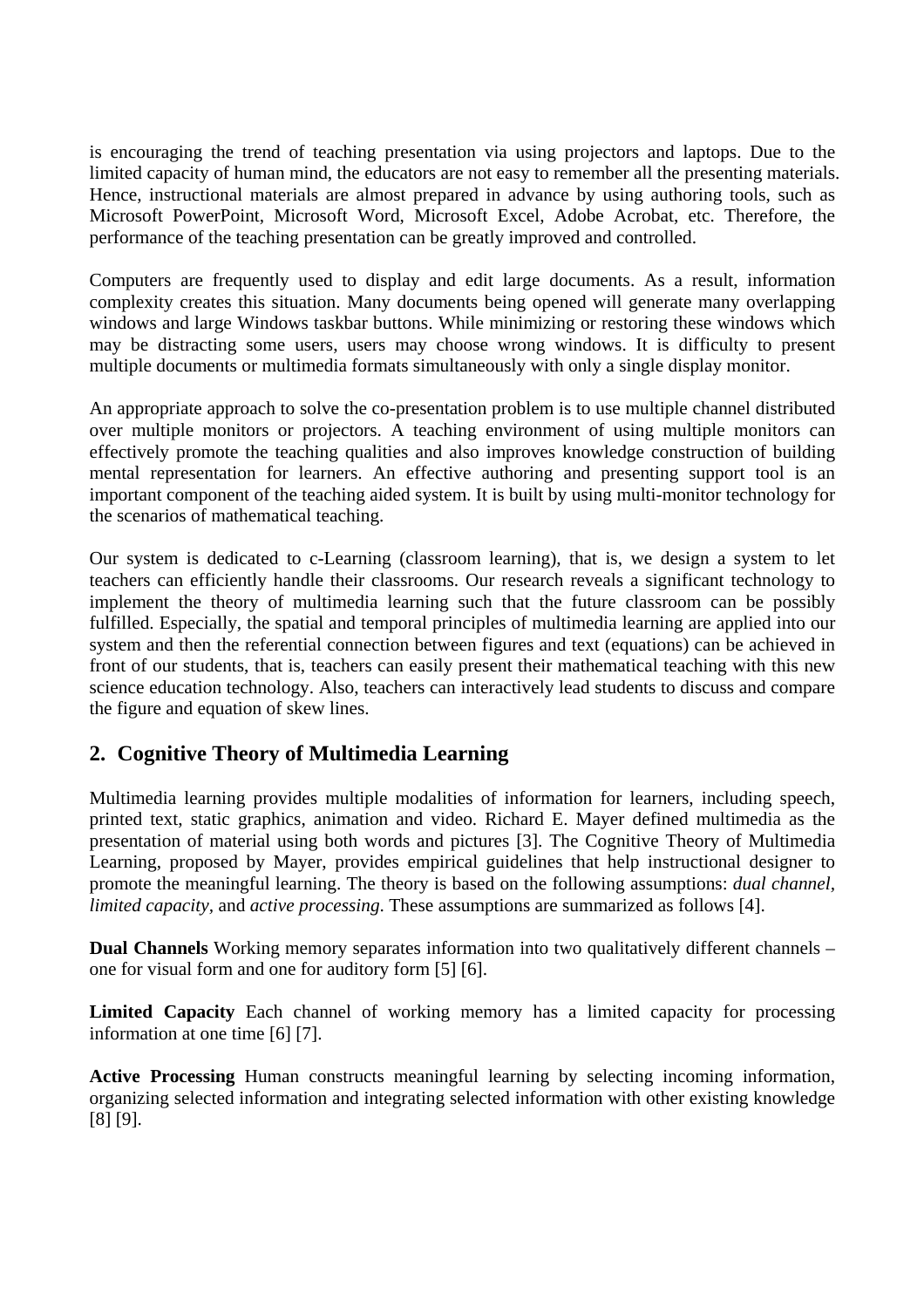Figure 2.1 shows the cognitive model of this theory [3]. A multimedia learning pipe from outside world to inside mind could be separated into four parts: Multimedia Presentation, Sensory Memory, Working Memory, and Long-Term Memory. Words and pictures represent the teaching materials designed by instructional designers. Mayer defined words as the material presenting in verbal form, such as using speech or printed text; and pictures as the material presenting in pictorial form, such as using static graphics or dynamic graphics. Sensory Memory provides as for verbal form or pictorial form to be kept as visual images or auditory images for a short time period. The arrow from Multimedia Presentation to Sensory Memory represents the word or picture to be registered in the eyes or ears.



**Figure 2.1** Cognitive Theory of Multimedia Learning

Mayer also presented seven principles which should be used in ways that are consistent with the Cognitive Theory of Multimedia Learning [3]. These principles are presented as instructions for how to design multimedia presentations. The seven principles are: Multimedia Principle, Spatial Contiguity Principle, Temporal Contiguity Principle, Coherence Principle, Modality Principle, Redundancy Principle and the Individual Differences Principle. According to the Spatial Contiguity Principle and Temporal Contiguity Principle [3], learners have the opportunity to build mental connections between verbal and pictorial representations while corresponding words and pictures are presented simultaneously.

**Spatial Contiguity Principle** While corresponding words and pictures are near each other on the page or screen, learners have the chance to hold them both in working memory simultaneously.

**Temporal Contiguity Principle** While corresponding words and pictures are presented simultaneously, learners have the chance to build mental connections between verbal and visual representations.

# **3. The Environment and Processes of Multimedia Learning**

Many learners simply memorize formulas and participate in rote practice during mathematics problem solving. As a result of learners do not build the referential connections of mental representations while educators teach the mathematical formula, it's difficult for them to make sense of these formulas if they are altered in any way. We dispose the geometric interpretations and the algebraic expressions on two different monitors. According to the Cognitive Theory of Multimedia Learning [3], the synchronization mechanism of the teaching aided system plays an important role to help learners build the referential connections. By doing so, learners can infer the formula easily rather than memorize it. Figure 3.1 demonstrates the environment of multimedia learning.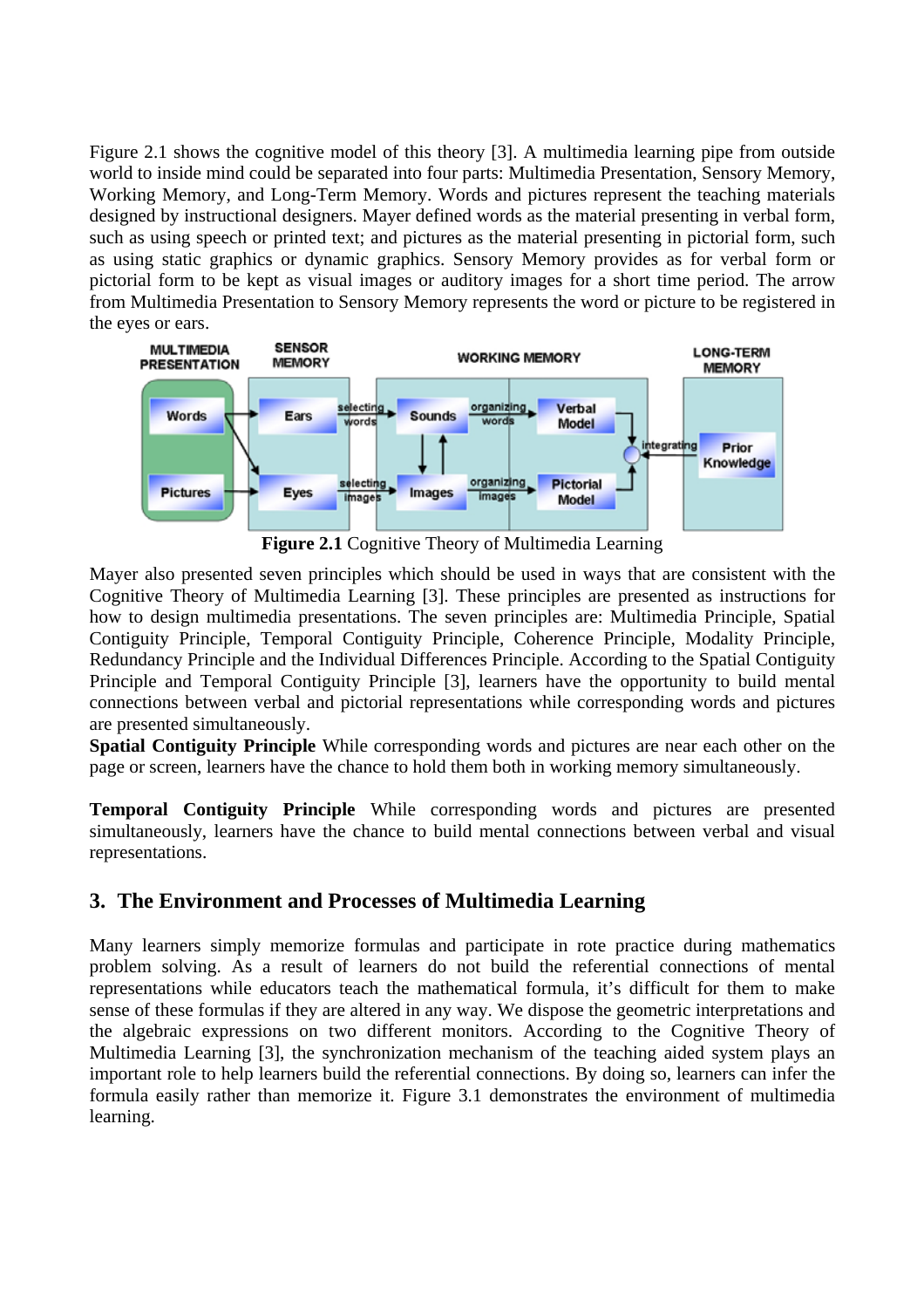

**Figure 3.1** The environment of multimedia learning

In Figure 3.1, we use the Synchronized Event Controller to present two Microsoft PowerPoint documents simultaneously. The algebraic expressions displayed on projection screen 1 are in accord with the verbal form defined by the Cognitive Theory of Multimedia Learning; the geometric interpretations displayed on projection screen 2 are in accord with the pictorial form. The content of this mathematical teaching is to measure the distance between two skew lines. We separate the presented materials into three portions: spoken words, pictures, and on-screen words. We will specify how these presented materials are processed from start to finish according to the model of multimedia learning.

Figure 3.2 shows the path for processing of spoken words [3]. When educators explain the concepts of the algebraic expressions by narration (as indicated by the Words box under Multimedia Presentation), the sounds come into learner's ears (as indicated by the Ears box under Sensory Memory). The active processing stated in Section 2.4 can take place. From the Ears box to the Sounds box under Working Memory, the Sensor Memory selects parts of the incoming sounds in the learner's word sound base. The spoken words in the word sound base are raw materials. The Working Memory constructs internal connections to organize spoken words to verbal model. Eventually, the learner may use his prior knowledge of Long-Term Memory to help integrate the transition and may connect words with pictures.



**Figure 3.2** Processing of spoken words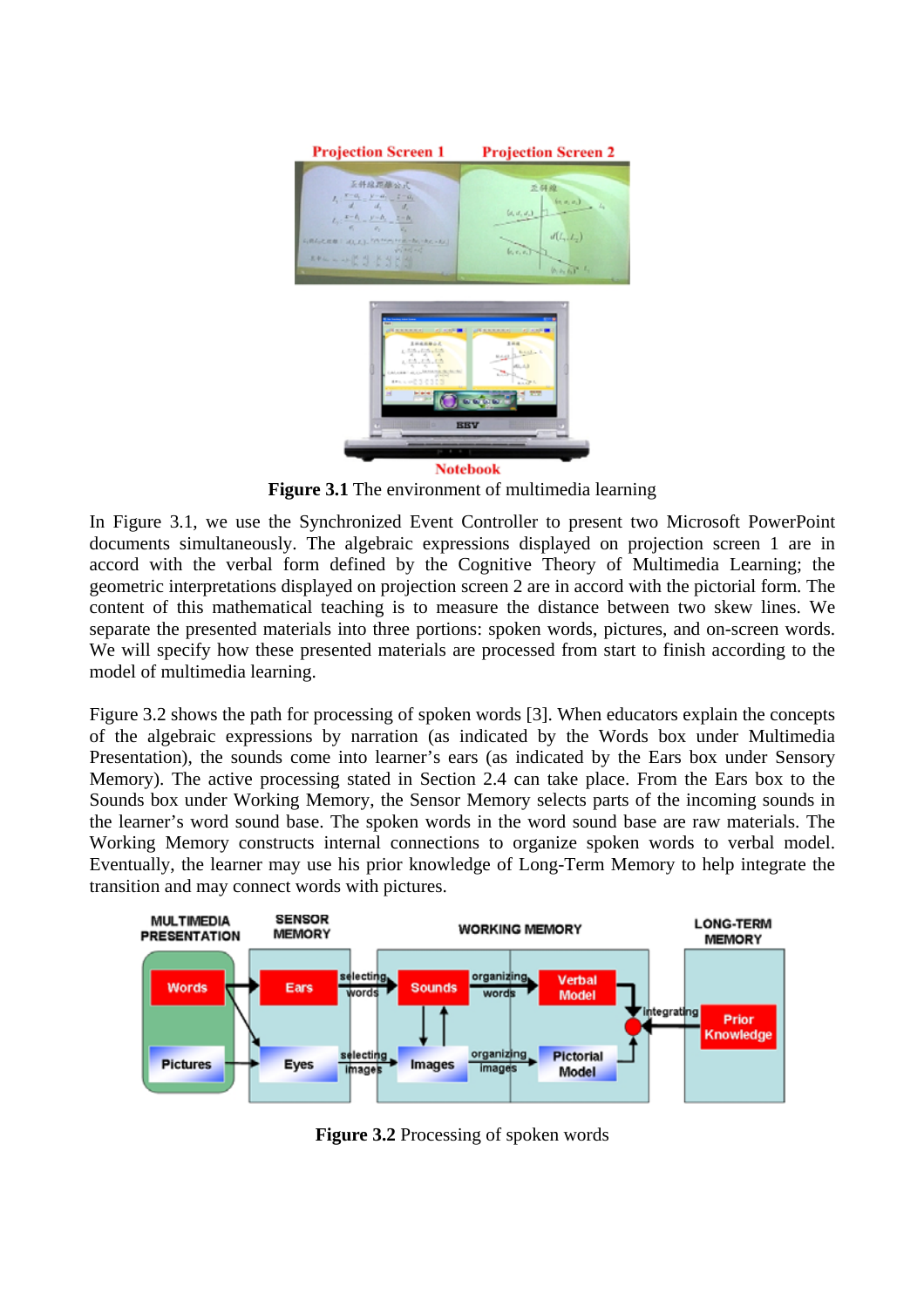When learner takes notice of the geometric interpretations, he processes the pictures mentally as show in Figure 3.3 [3]. We don't focus on how the path is traversed since the path for processing of pictures is entirely opposite to the path for processing of spoken words. We place emphasis on the mental model under Working Memory. While learner pays attention to the geometric interpretations, the Pictorial Model will be constructed and integrated with prior knowledge.



**Figure 3.3** Processing of pictures

Figure 3.4 shows the path for processing of on-screen words [3]. The arrow from Words to Eyes represents that the learner looks at the algebraic expressions. Then he may pay attention to some of the incoming words and select them into working memory as indicated by the Images box. From Images box to Sounds box, the learner may mentally pronounce the on-screen words, and the words will be transfer into the word sound base. Once the words are represented in the verbal model, they are processed like the spoken words, as described above.



**Figure 3.4** Processing of on-screen words

# **4. The Scenario of Mathematical Teaching**

We will give a scenario of measuring the distance between two skew lines and simply explain how to infer the formula. Basing on the Spatial Contiguity Principle, the algebraic expressions were disposed on one monitor and the corresponding geometric interpretations were disposed on another monitor. We place them side by side rather than place the significant picture on next page. Due to the Temporal Contiguity Principle, we use the synchronization mechanism of the teaching aided system to present these relative words and pictures synchronously. By doing so, we can help learners build mental connections between verbal and pictorial representations.

Skew lines are defined as two or more lines which have no intersections but are not parallel. Skew lines can exist only in three or more dimensions. Figure 4.1 shows the algebraic expressions of two skew lines and the corresponding geometric interpretations. The formula of the distance between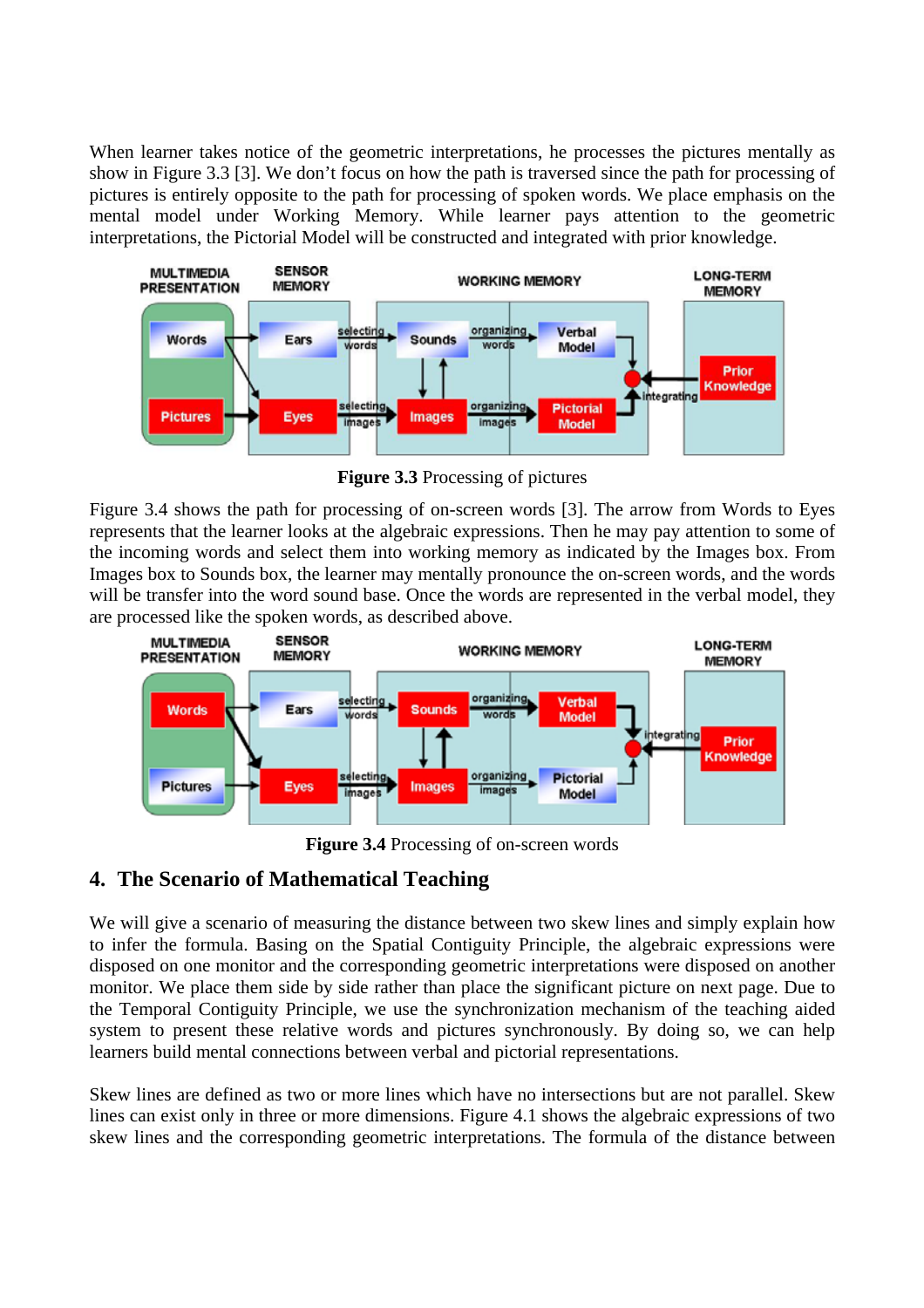two skew lines is also displayed for learners. It's an arduous task for learners to memorize such a complicated formula. Therefore, we need to help learners develop the ability of math problem solving to use visual representation automatically and comprehend the concepts of the formula step by step.



**Figure 4.1** The formula of the distance between two skew lines

Educators have to infer the concepts of the formula and explain them with verbal and pictorial form. The first step is to calculate the direction vector which is orthogonal to the two skew lines as show in Figure 4.2. The concept of this step can be drawn out from the learner's long-term memory since they have learned before.



**Figure 4.2** The first step of the formula

The second step is to build a plane contained a point of one skew line, and the normal vector of this plane must be equaled to the direction vector we calculated from the first step. In order to help learners build the referential connections, educators not only need to specify the algebraic expressions, but also have to explain these equations with the geometric interpretations, as show in Figure 4.3.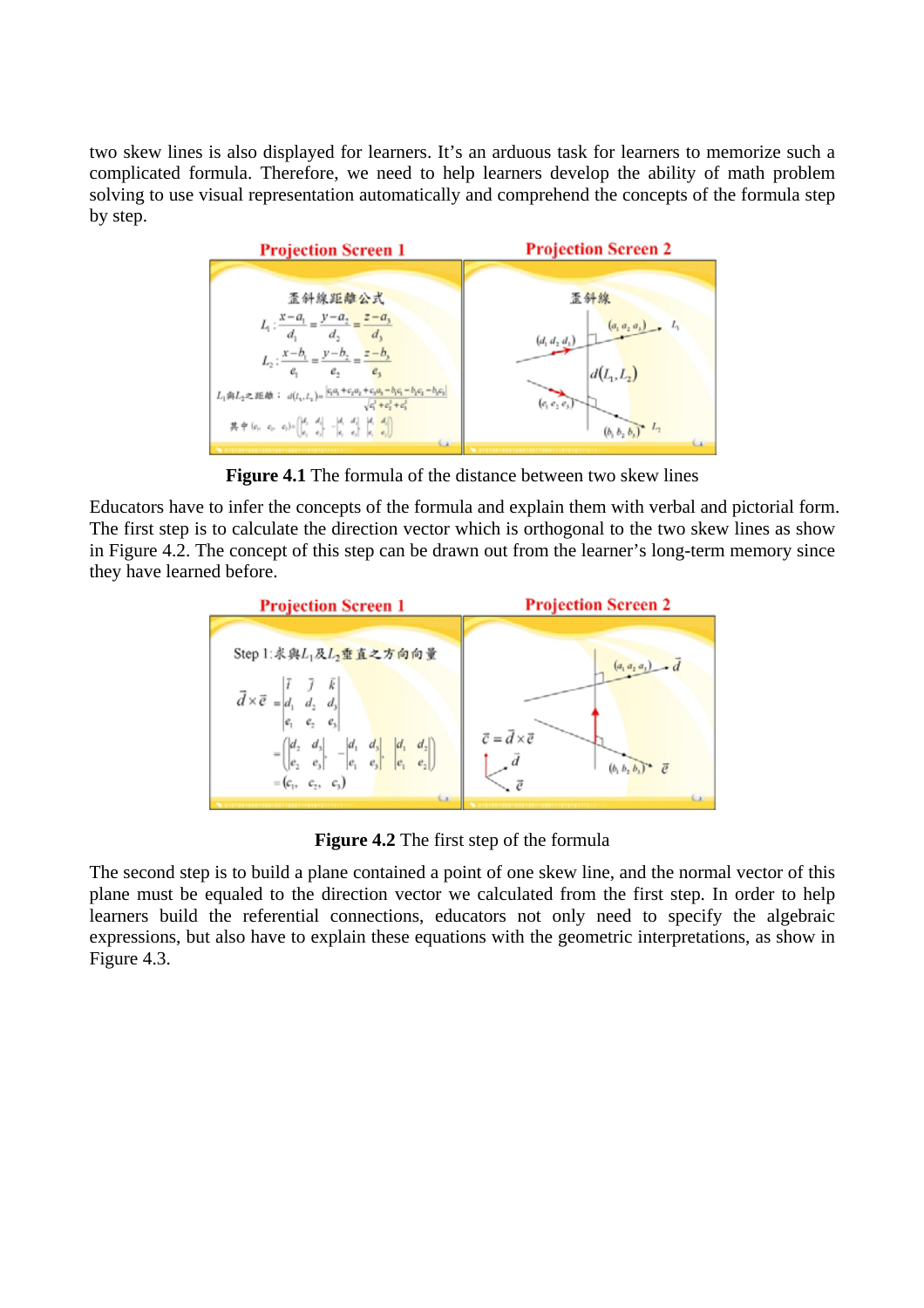

**Figure 4.3** The second step of the formula

The final step is to get a point of another skew line, and to calculate the distance between the point and the plane. The concept of this step is also a prior knowledge under learner's long-term memory. Due to these steps, learners can construct the meaningful knowledge and build referential connections of mental representations.



**Figure 4.4** The final step of the formula

# **5. Conclusions and Future Researches**

Due to the multiple modalities of instructional materials, educators require various authoring tools that support multiple formats. The teaching aided system supports four existing and in common use authoring tools: Microsoft PowerPoint, Microsoft Word, Microsoft Excel and Adobe Acrobat. In multi-monitor presentation, educators can handle seven major tools: Microsoft PowerPoint, Microsoft Word, Microsoft Excel, Adobe Acrobat, Web Browser, Picture Viewer and Video Viewer. Educators can concentrate on the thumbnails of projection screens without turning around to glance at those projection screens which are behind them.

Due to the Cognitive Theory of Multimedia Learning, the aided system supports verbal and pictorial form corresponding to these multimedia formats while in presenting. According to the Spatial Contiguity Principle and the Temporal Contiguity Principle, we place the algebraic expressions and the related geometric interpretations side by side and present them synchronously. Therefore, we can help learners build mental connections between verbal and pictorial representations.